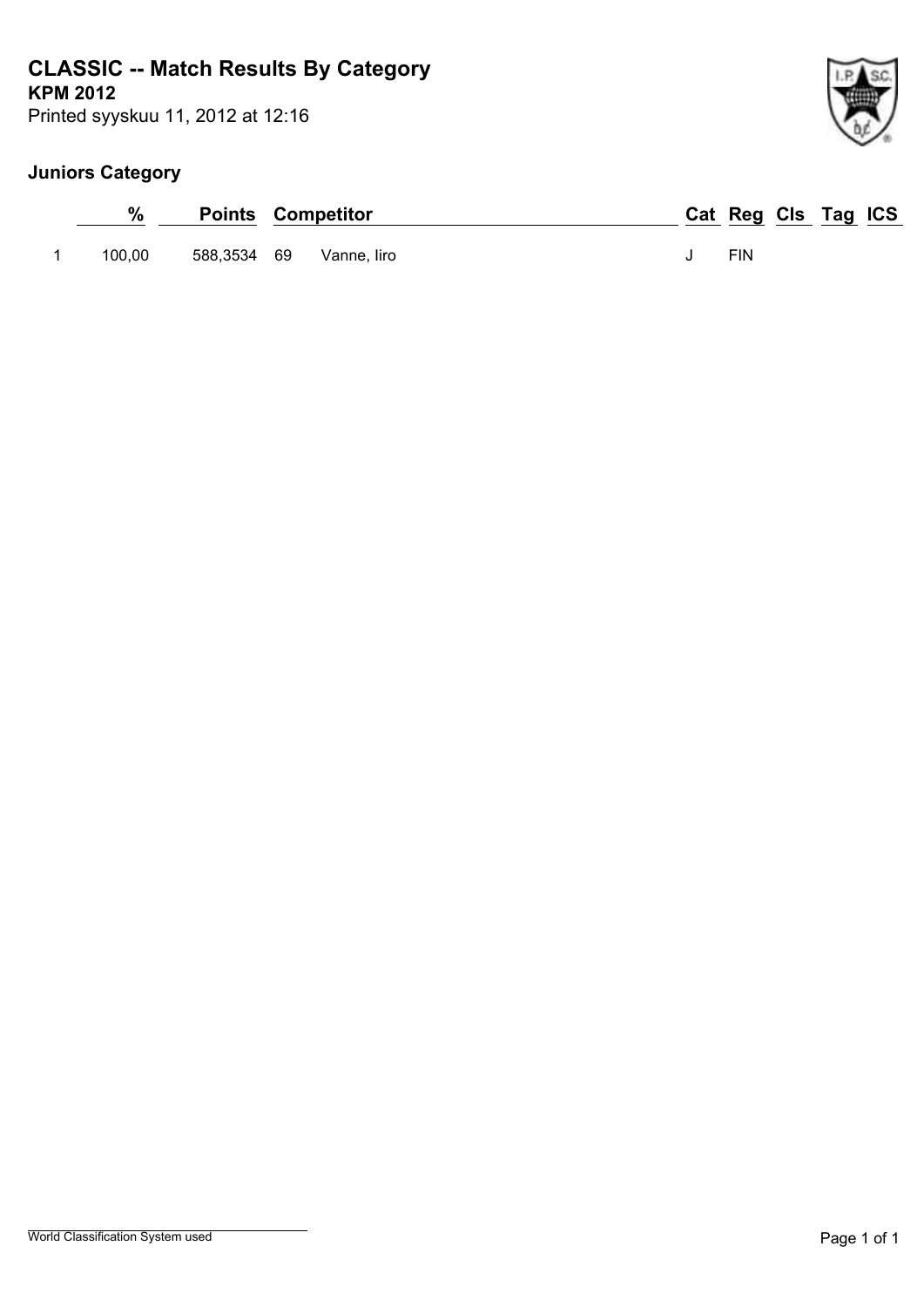# **KPM 2012 CLASSIC -- Match Results By Category**

Printed syyskuu 11, 2012 at 12:16

## **Ladies Category**

| %      | <b>Points Competitor</b> |                          | Cat Reg Cls Tag ICS |  |  |
|--------|--------------------------|--------------------------|---------------------|--|--|
| 100.00 |                          | 556,3998 11 He, Weixiang | <b>FIN</b>          |  |  |

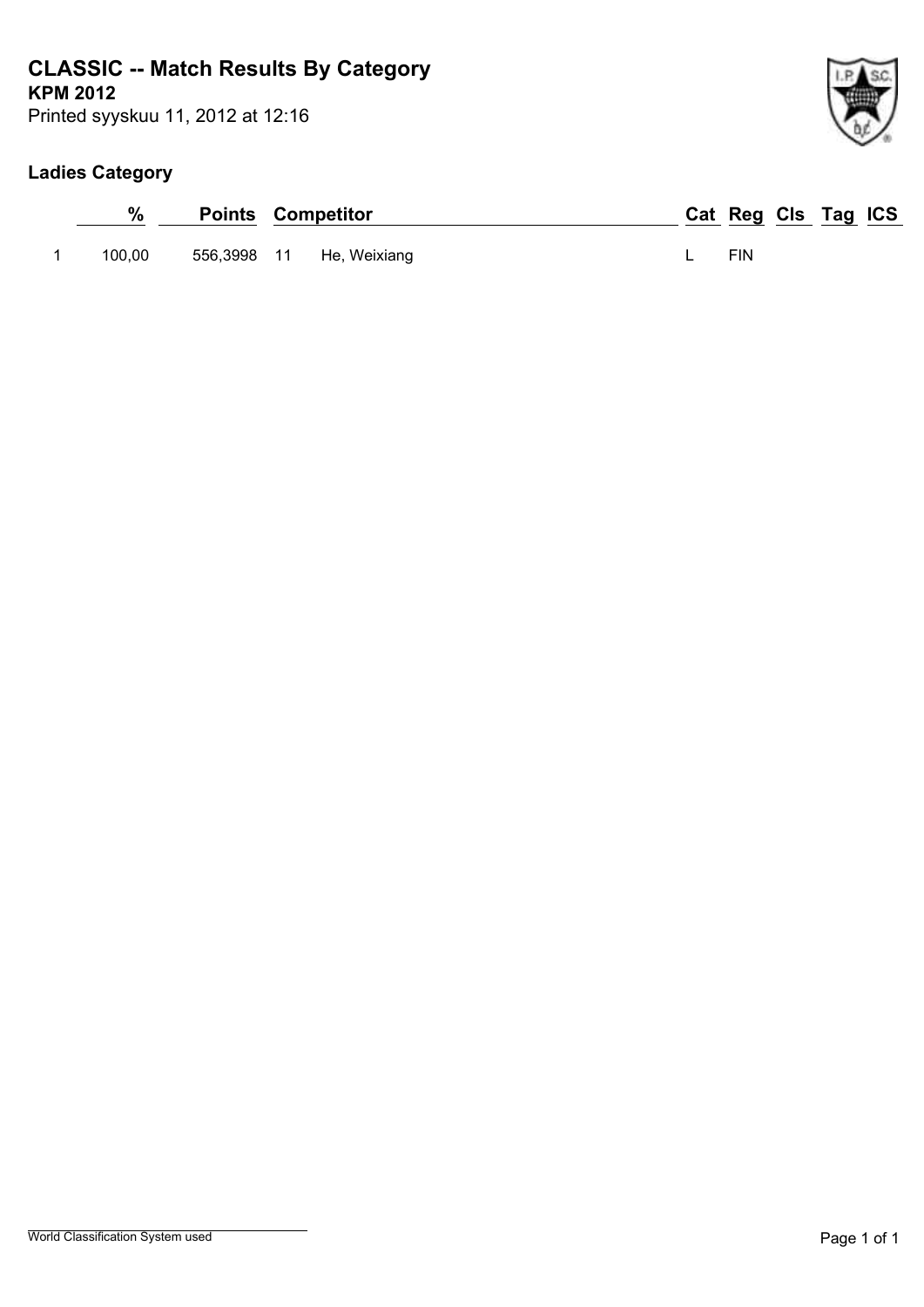**CLASSIC -- Match Results By Category**

**KPM 2012**

Printed syyskuu 11, 2012 at 12:16



|   | $\frac{9}{6}$ | <b>Points Competitor</b> |      |                 |   | Cat Reg Cls Tag ICS |  |  |
|---|---------------|--------------------------|------|-----------------|---|---------------------|--|--|
|   | 100,00        | 651,3895 174             |      | Liikanen, Ari   |   | FIN                 |  |  |
| 2 | 99,87         | 650,5496 38              |      | Rönnberg, Peter | S | <b>FIN</b>          |  |  |
| 3 | 64,24         | 418.4668                 | 103  | Kivi, Matti     | S | <b>FIN</b>          |  |  |
| 4 | 23,27         | 151,5702                 | - 13 | Jarva. Esko     | S | <b>FIN</b>          |  |  |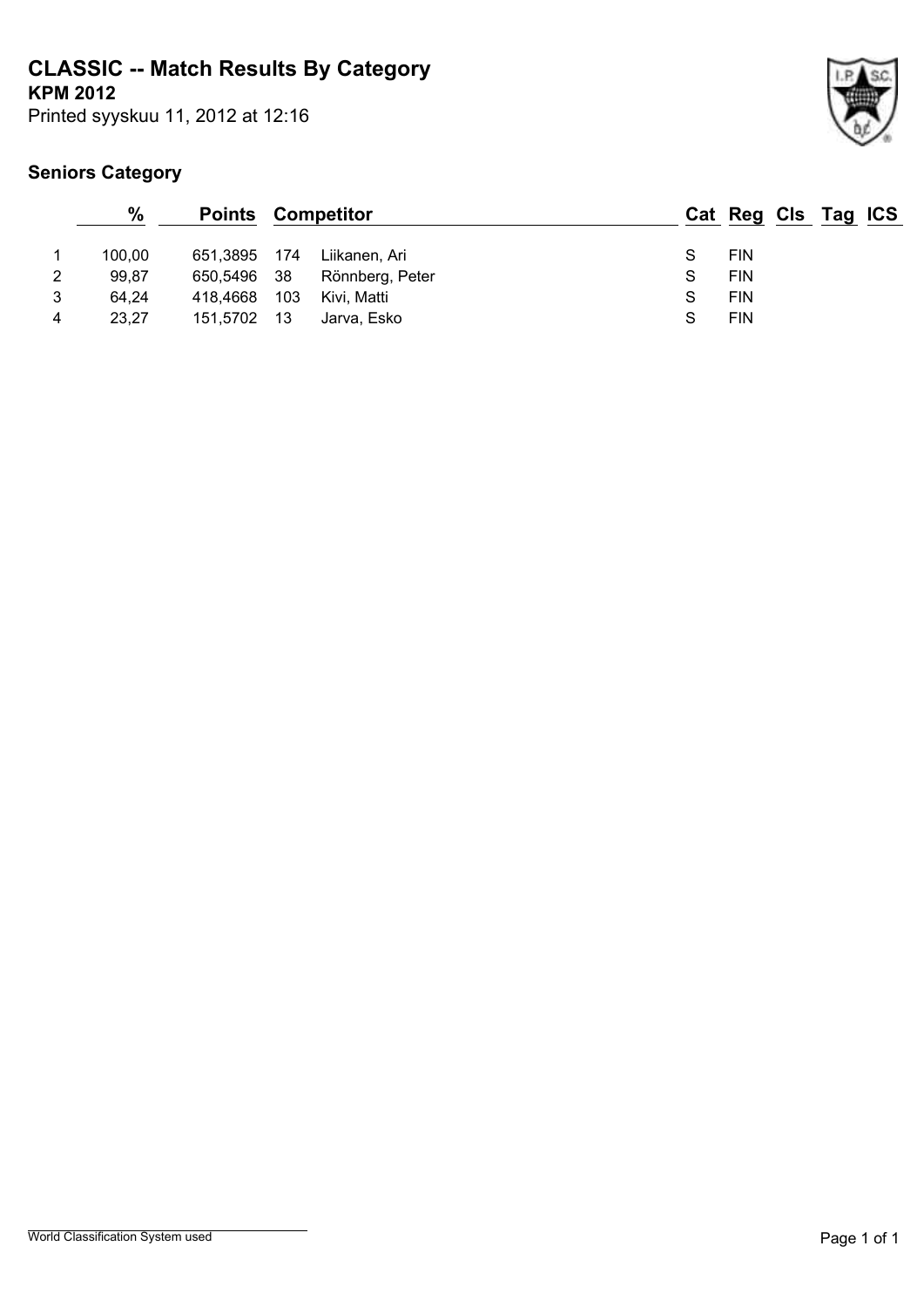# **KPM 2012 OPEN -- Match Results By Category**

Printed syyskuu 11, 2012 at 12:16



|   | $\frac{0}{0}$ | <b>Points Competitor</b> |                    | Cat Reg Cls Tag ICS |  |  |
|---|---------------|--------------------------|--------------------|---------------------|--|--|
|   | 100.00        | 941.0457                 | 202 Partanen, Simo | <b>FIN</b>          |  |  |
|   | 82.10         | 772,5900 253             | Alenius. Jesse     | <b>FIN</b>          |  |  |
| 3 | 54.67         | 514.4712 171             | Westerholm, Kevin  | FIN                 |  |  |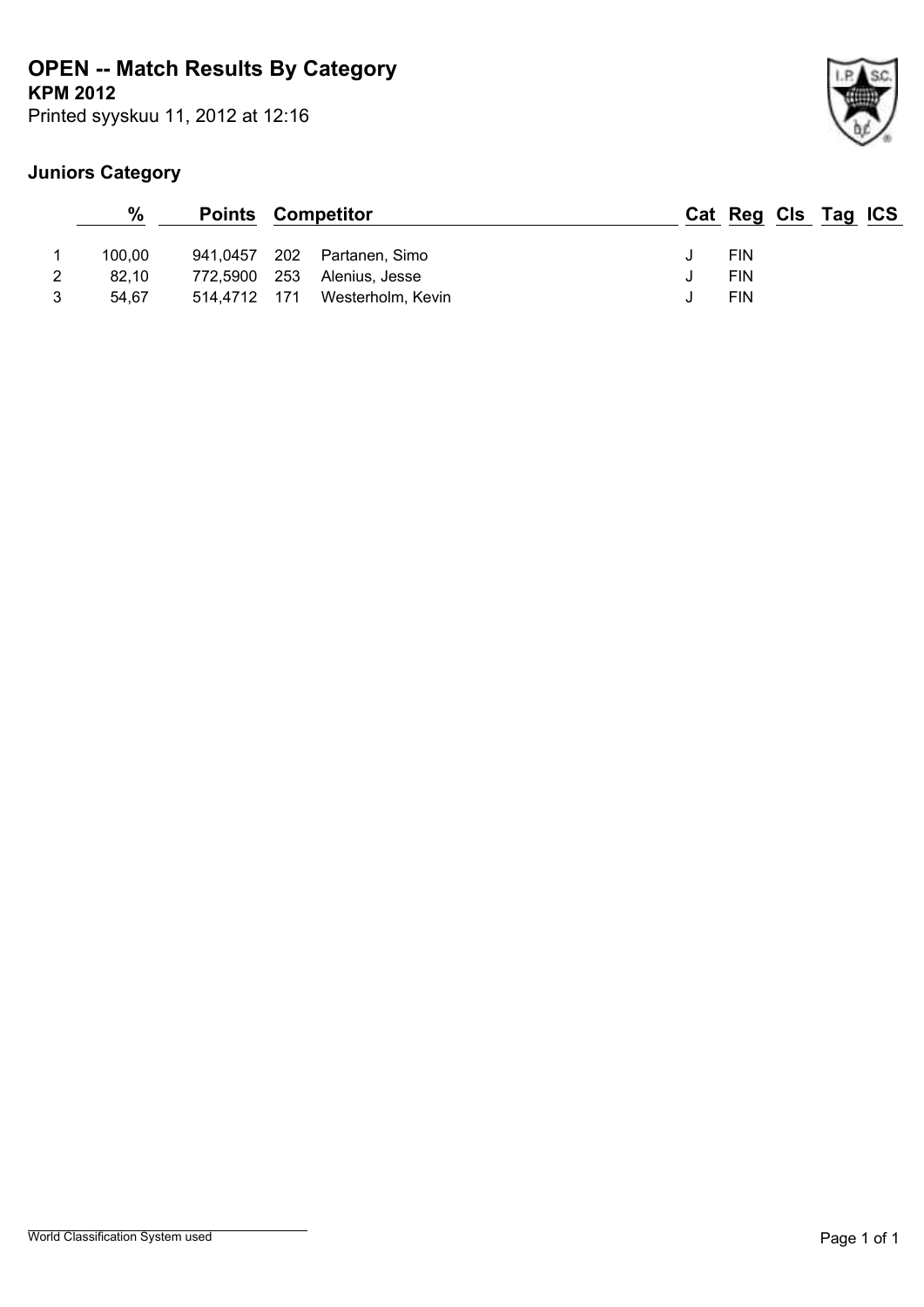# **OPEN -- Match Results By Category**

**KPM 2012**

Printed syyskuu 11, 2012 at 12:16

## **Ladies Category**



 $Tag ICS$ </u>

|   | $\%$   | <b>Points Competitor</b> |     |                                        | Cat Reg Cls |  |
|---|--------|--------------------------|-----|----------------------------------------|-------------|--|
|   | 100.00 |                          |     | 635,6472 254 Kajasranta-Alenius, Jaana | <b>FIN</b>  |  |
| 2 | 54.71  | 347.7612 9               |     | Lokkila. Heidi T                       | <b>FIN</b>  |  |
| 3 | 50.42  | 320,5083                 | 156 | Palmola, Tiina K                       | <b>FIN</b>  |  |
| 4 | 37.33  | 237.3054                 |     | 205 Salminen, Pinja                    | <b>FIN</b>  |  |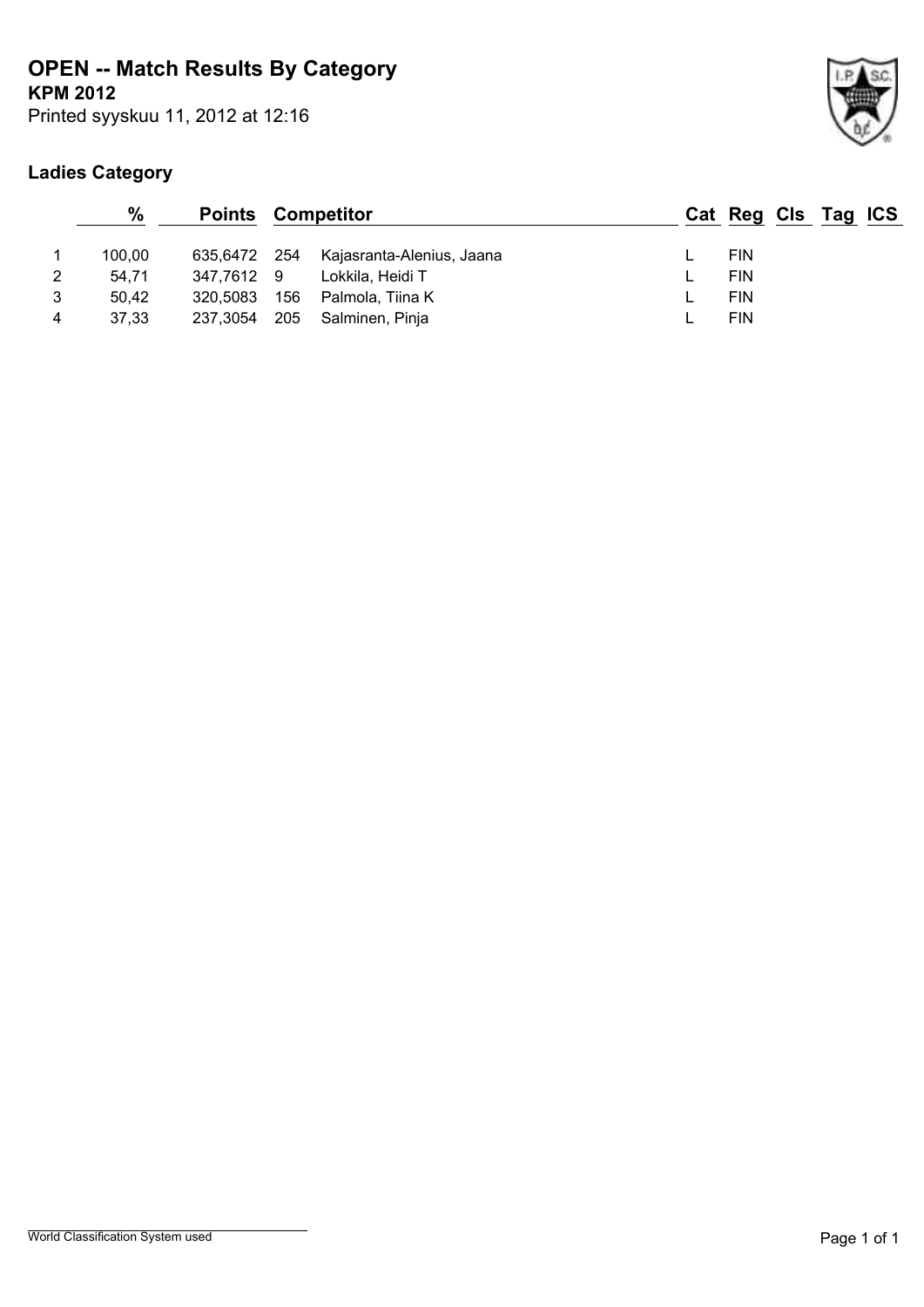# **OPEN -- Match Results By Category**

**KPM 2012**

Printed syyskuu 11, 2012 at 12:16



|   | $\frac{0}{0}$ | <b>Points</b> |     | <b>Competitor</b>     |   | Cat Reg Cls Tag ICS |  |  |
|---|---------------|---------------|-----|-----------------------|---|---------------------|--|--|
|   | 100.00        | 895.9639      | -44 | Nikkilä, Reima        | S | <b>FIN</b>          |  |  |
| 2 | 88,66         | 794,3209 3    |     | Kosola, Vesa          | S | <b>FIN</b>          |  |  |
| 3 | 84,43         | 756,4360      | 10  | Dahl, Mikael          | S | <b>FIN</b>          |  |  |
| 4 | 80,61         | 722,2549      | 263 | Partanen, Pekka T     | S | <b>FIN</b>          |  |  |
| 5 | 72,22         | 647,0626      | 64  | Sive, Ari P           | S | <b>FIN</b>          |  |  |
| 6 | 64,12         | 574.5188      | 151 | Hillebrandt, Pertti J | S | <b>FIN</b>          |  |  |
| 7 | 63,89         | 572.4664      | 172 | Ovaskainen, Pentti    | S | <b>FIN</b>          |  |  |
| 8 | 57,15         | 512.0632      | 180 | Salminen, Timo        | S | <b>FIN</b>          |  |  |
|   |               |               |     |                       |   |                     |  |  |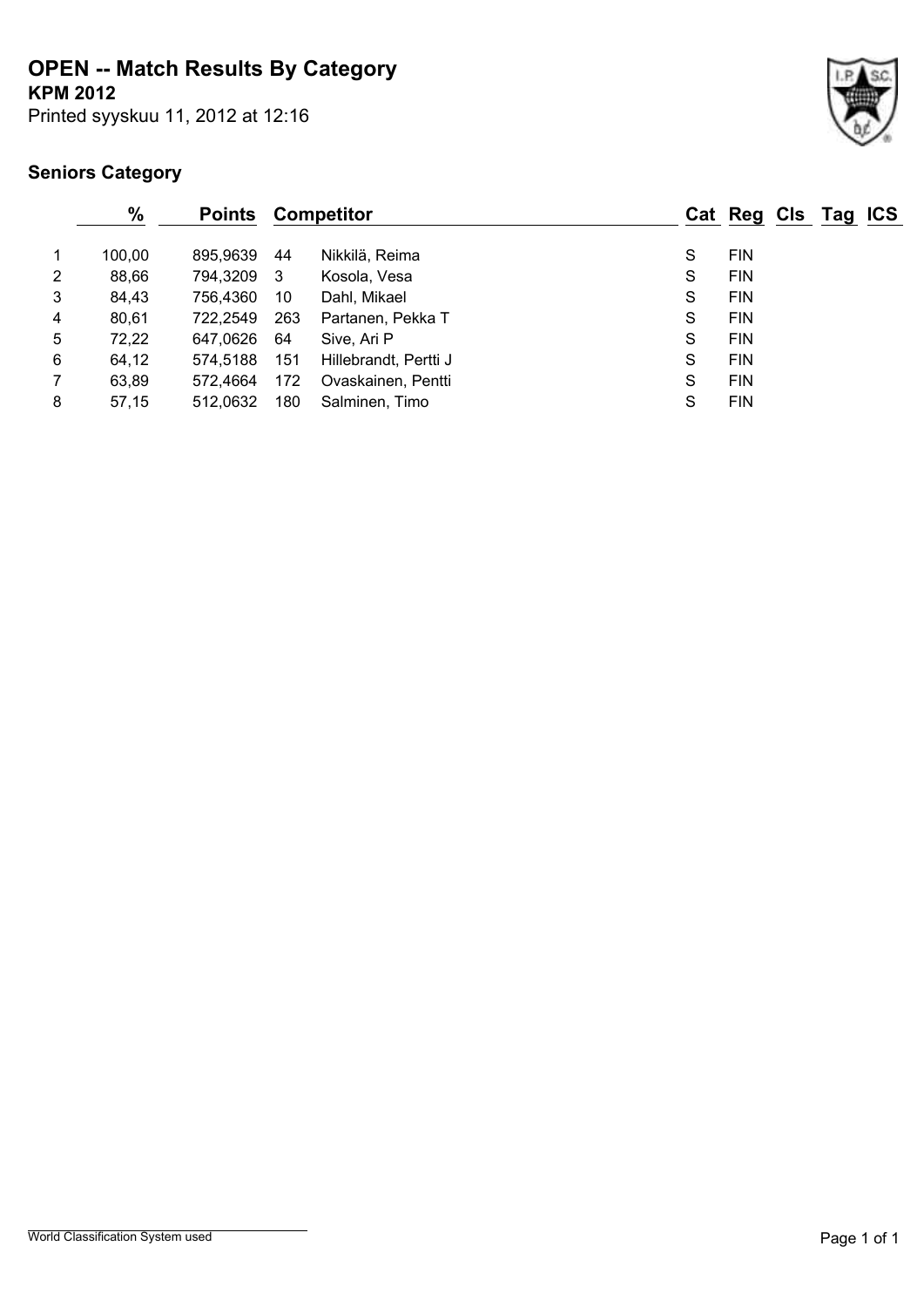# **KPM 2012 PRODUCTION -- Match Results By Category**

Printed syyskuu 11, 2012 at 12:16

| %      | <b>Points Competitor</b> |                            | Cat Reg Cls Tag ICS |  |  |
|--------|--------------------------|----------------------------|---------------------|--|--|
| 100.00 |                          | 635,2063 305 Broman, Ville | <b>FIN</b>          |  |  |

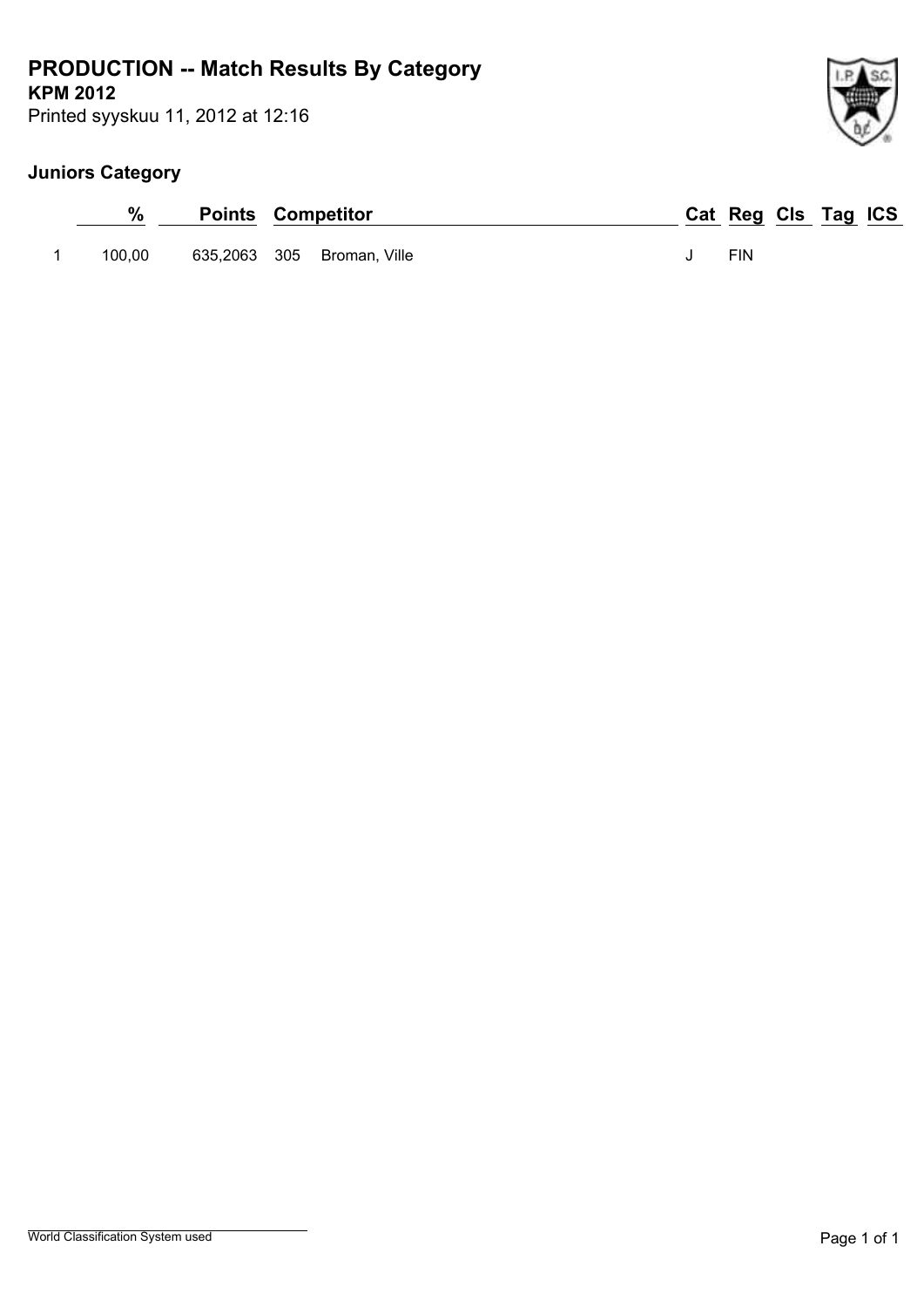# **KPM 2012 PRODUCTION -- Match Results By Category**

Printed syyskuu 11, 2012 at 12:16

## **Ladies Category**

|   | $\%$   | <b>Points Competitor</b> |      |                    | Cat Reg Cls Tag ICS |  |  |
|---|--------|--------------------------|------|--------------------|---------------------|--|--|
|   | 100.00 | 520,3962 193             |      | Ylikangas, Taina T | <b>FIN</b>          |  |  |
| 2 | 84.85  | 441.5727                 | 126  | Hautamäki, Anne    | <b>FIN</b>          |  |  |
| 3 | 62.69  | 326,2250                 | - 56 | Vuorela, Marjo     | <b>FIN</b>          |  |  |

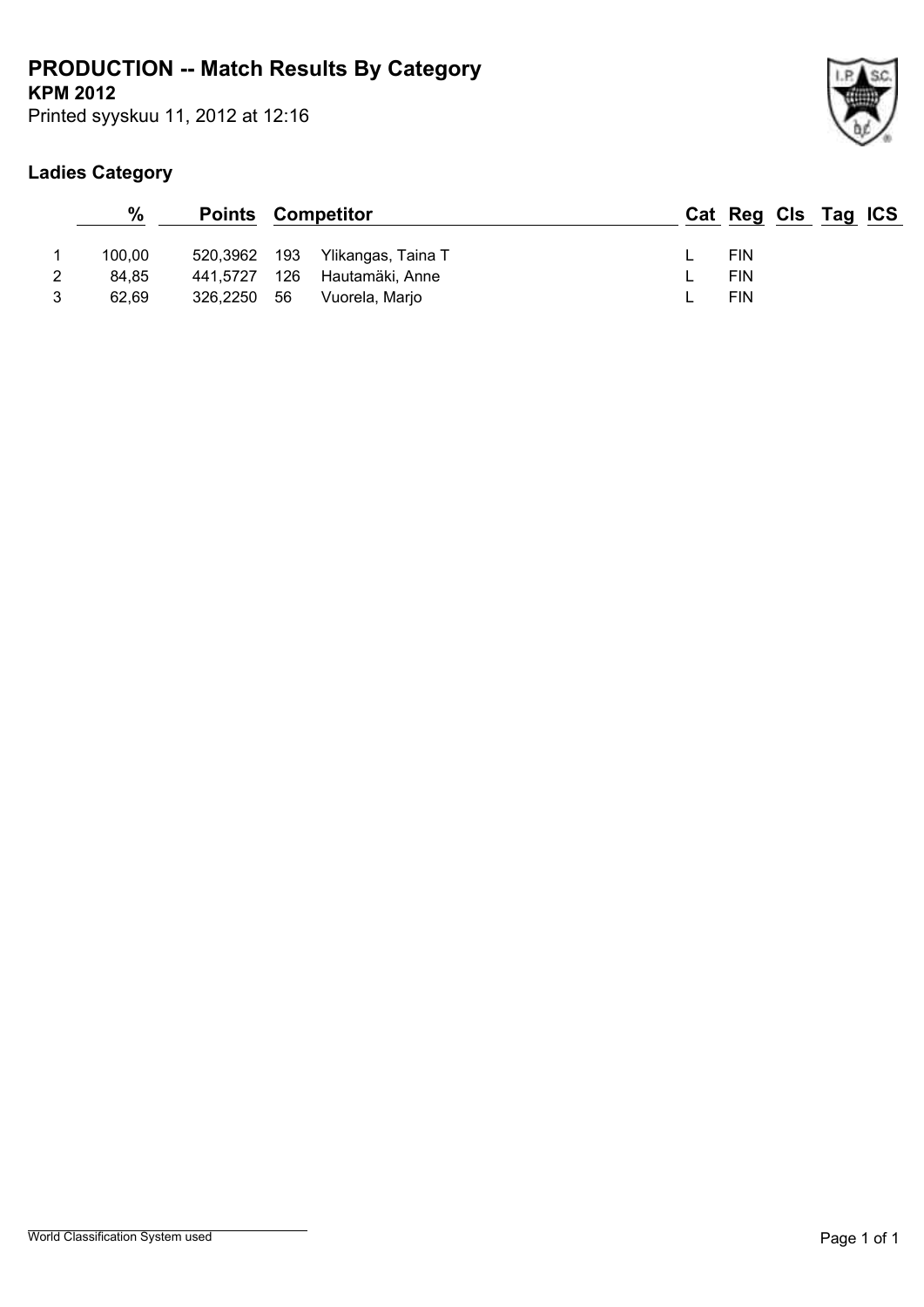# **PRODUCTION -- Match Results By Category**

**KPM 2012**

Printed syyskuu 11, 2012 at 12:16



|                | $\frac{0}{0}$ | <b>Points</b> |     | Competitor        |   | Cat Reg Cls Tag ICS |  |  |
|----------------|---------------|---------------|-----|-------------------|---|---------------------|--|--|
|                | 100.00        | 843.7656      | -6  | Kervinen, Ilkka   | S | <b>FIN</b>          |  |  |
| 2              | 97,60         | 823,5346      | 7   | Maunula, Hannu    | S | <b>FIN</b>          |  |  |
| 3              | 70,22         | 592.5130      | 101 | Honkala, Ari      | S | <b>FIN</b>          |  |  |
| $\overline{4}$ | 55,03         | 464.3058      | 109 | Lamminsalo, Harri | S | <b>FIN</b>          |  |  |
| 5              | 50,40         | 425.2550      | 284 | Purho, Juha       | S | <b>FIN</b>          |  |  |
| 6              | 50,14         | 423.0842      | 160 | Zenga, Vincenzo   | S | <b>ITA</b>          |  |  |
|                | 42,02         | 354.5440      | 170 | Klinkmann, Johan  | S | <b>FIN</b>          |  |  |
|                |               |               |     |                   |   |                     |  |  |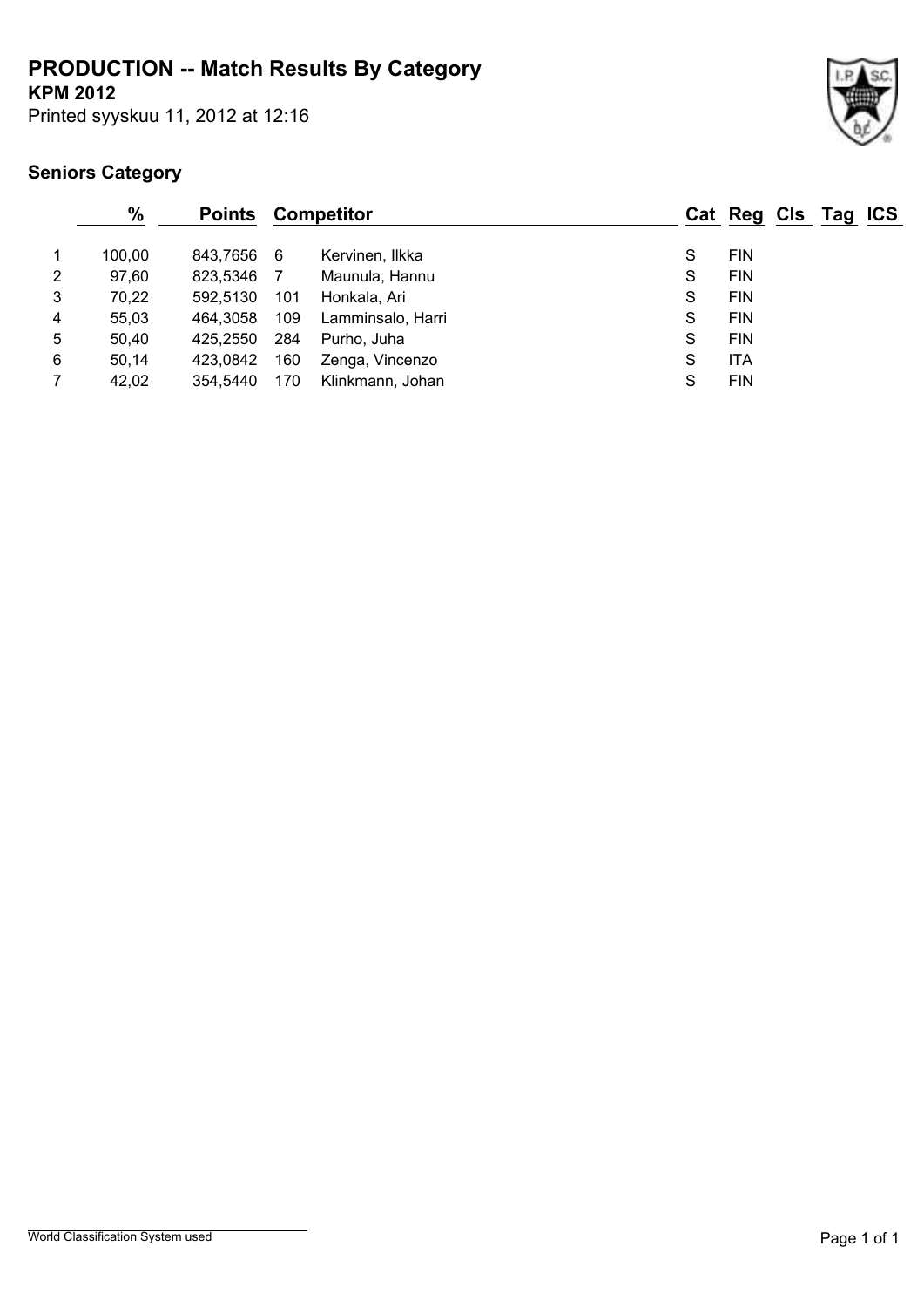# **REVOLVER (STANDARD) -- Match Results By Category**

**KPM 2012**

Printed syyskuu 11, 2012 at 12:16



| %               |          | <b>Points Competitor</b>                              | Cat Reg Cls Tag ICS |
|-----------------|----------|-------------------------------------------------------|---------------------|
| 100.00<br>87.17 | 680,9361 | - 286<br>Lausas, Ilkka I<br>593,5897 176 Säpsä, Seppo | S FIN<br>FIN<br>S.  |
|                 |          |                                                       |                     |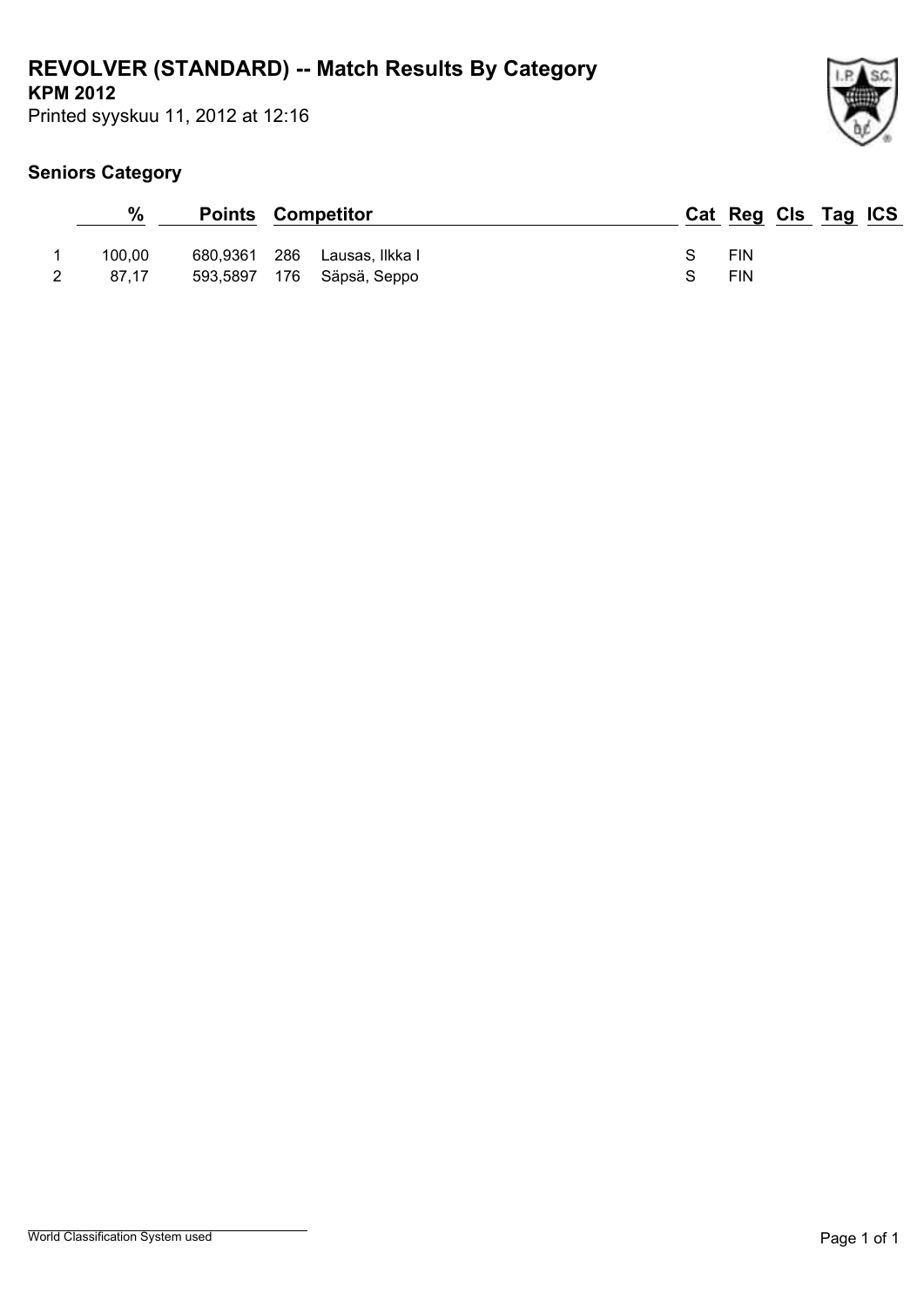# **KPM 2012 STANDARD -- Match Results By Category**

Printed syyskuu 11, 2012 at 12:16

| %      | <b>Points Competitor</b> |                                | Cat Reg Cls Tag ICS |  |  |
|--------|--------------------------|--------------------------------|---------------------|--|--|
| 100.00 |                          | 510,5540 268 Palmola, Toni     | <b>FIN</b>          |  |  |
| 57.91  |                          | 295,6759 140 Rönnberg, Fredrik | <b>FIN</b>          |  |  |

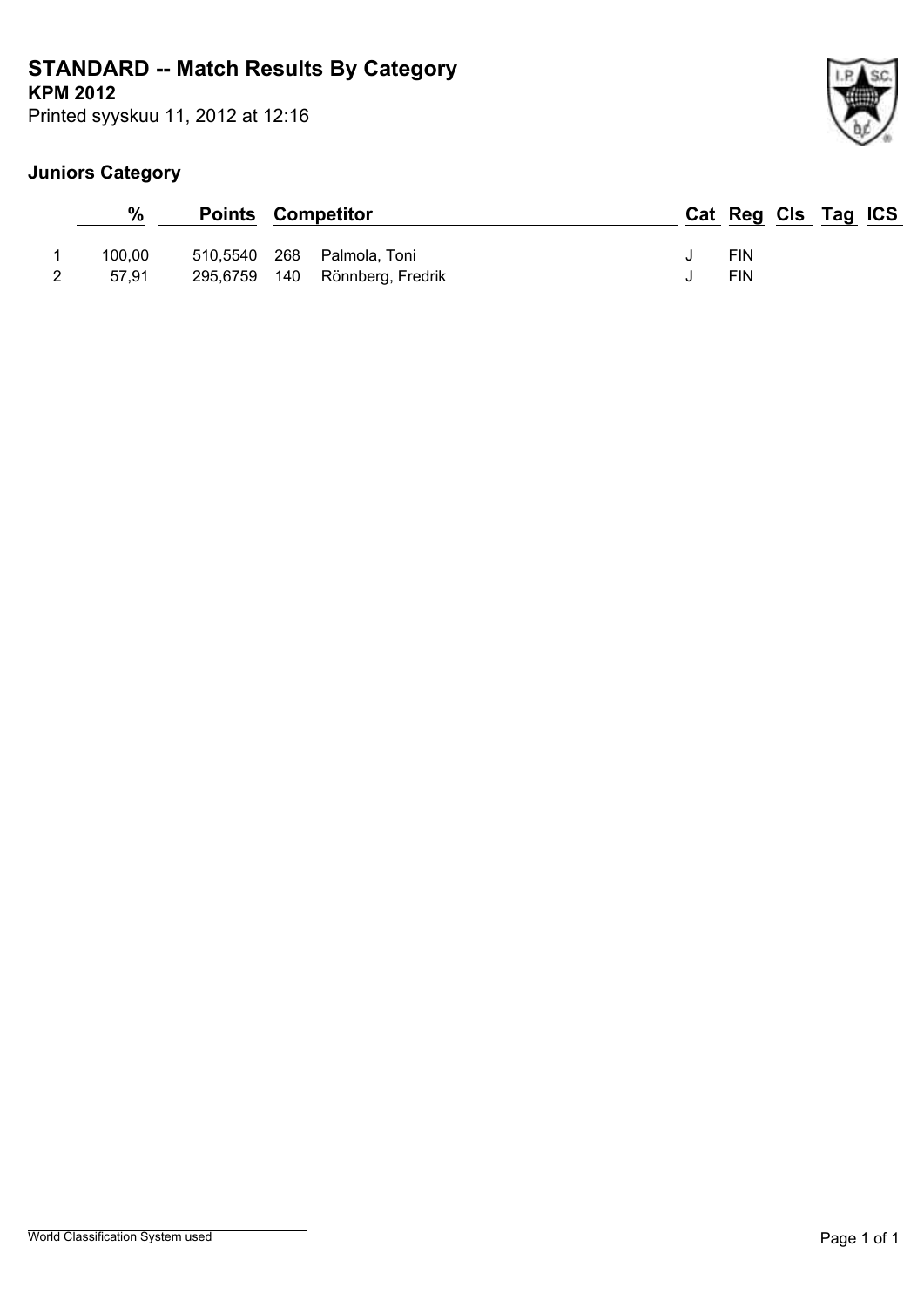# **STANDARD -- Match Results By Category**

**KPM 2012**

Printed syyskuu 11, 2012 at 12:16

## **Ladies Category**

|   | $\%$   | <b>Points Competitor</b> |     |                      | Cat Reg Cls Tag ICS |  |  |
|---|--------|--------------------------|-----|----------------------|---------------------|--|--|
|   | 100.00 | 656.1542 258             |     | Honkaselkä. Tiia     | <b>FIN</b>          |  |  |
| 2 | 85.87  | 563,4163 148             |     | Vapanen, Marja-Leena | <b>FIN</b>          |  |  |
| 3 | 45.21  | 296,6386 302             |     | Lehtinen, Tarja      | <b>FIN</b>          |  |  |
| 4 | 37.57  | 246,5209                 | 262 | Annala, Janina       | <b>FIN</b>          |  |  |
|   |        |                          |     |                      |                     |  |  |